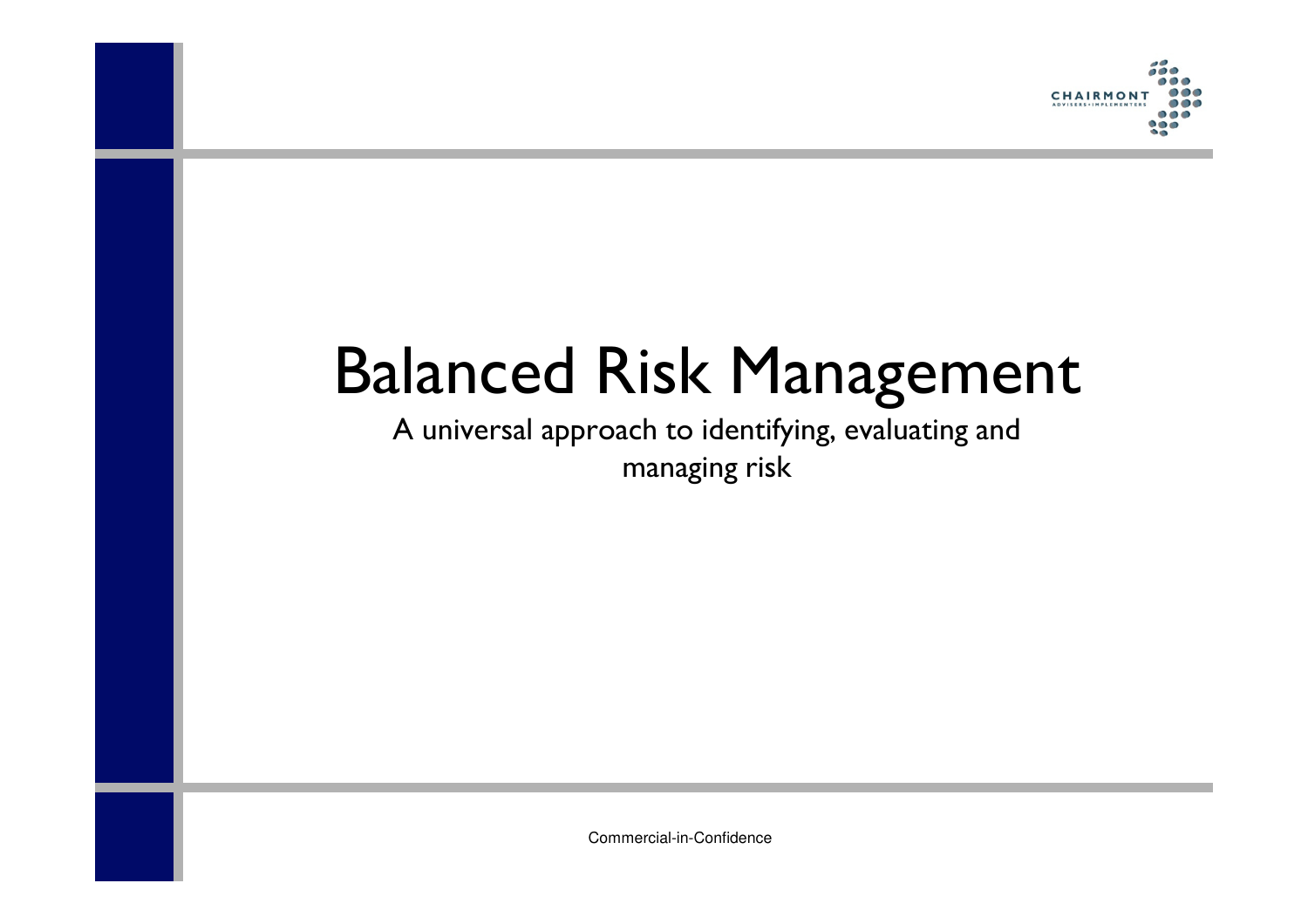#### **An Organisation is Subject to Various Commercial "Risks" that Are Evident at Various Levels of the Business, from the Corporate or Strategic Level to the Operational and Business Activity Level.**

 $\bullet$  According to the International Organisation for Standardisation's publication ISO 31000:2009 and the Australia/New Zealand standard for risk management, AS/NZS 4360:2004, the termrisk is defined as:

"...the possibility of something happening that impacts on your objectives. It is the chanceto either make a gain or a loss. It is measured in terms of likelihood and consequence."

• Chairmont summarises the definition of risk as "the likelihood of an event occurring and having an impact on an organisation's overall success". The types of "events" that may occur and have an impact on an organisation are numerous and varied, and they change as the business changes.

The "impact" on an organisation of an event occurring may be of an economic, legal, reputational and/or other nature. Further, as indicated in the definition of risk above, the impact may provide a benefit to, or have an adverse effect on the organisation.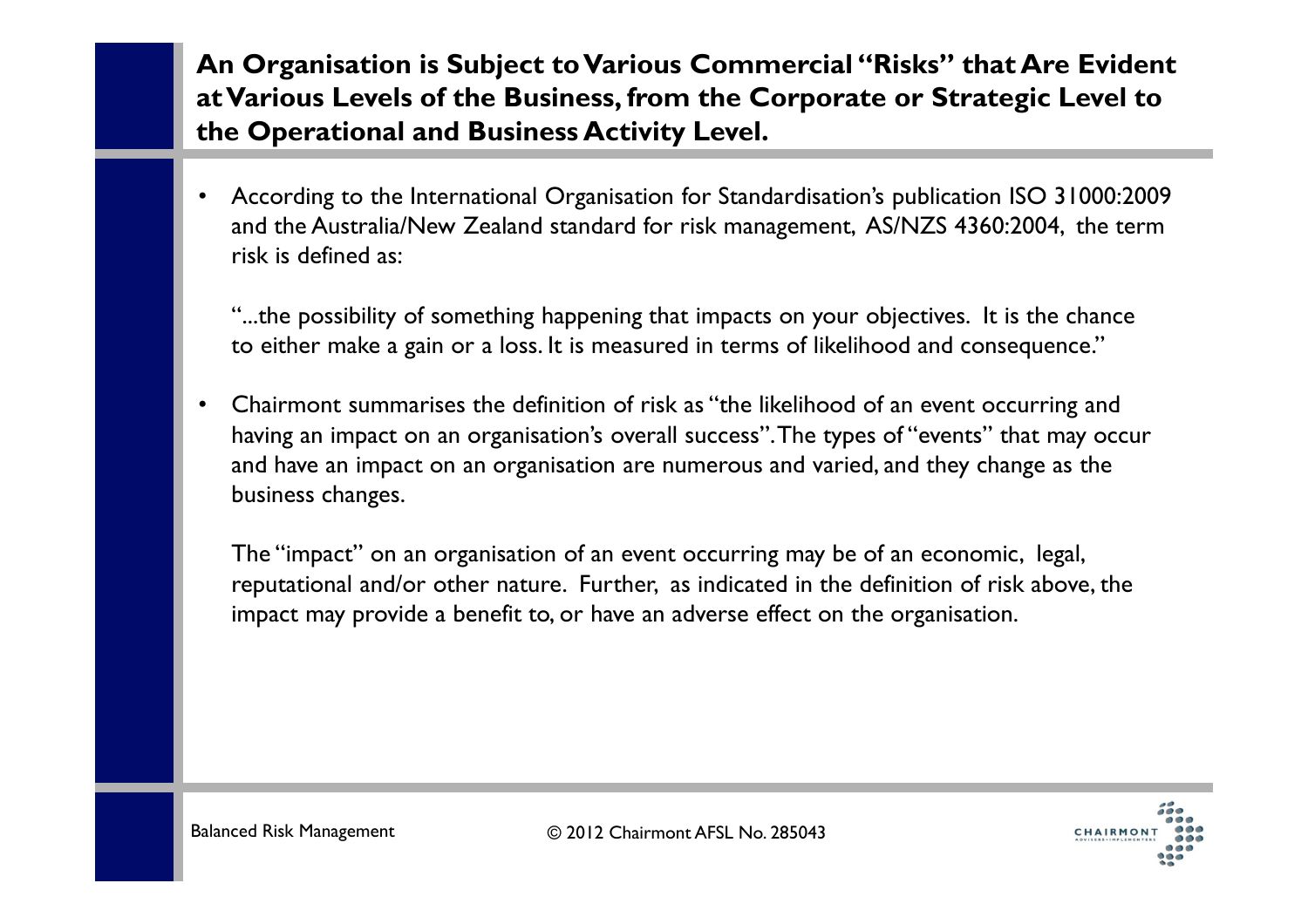### **We Recommend that an Organisation Follows a "Balanced" Approach to Managing the Risks Associated with its Business.**

- $\bullet$ In this regard, we recommend that an organisation follows a sensible or moderate approach to risk management.
- •We believe that it's inappropriate for an organisation to be too "risk prone" in managing its business, or overly commercial or entrepreneurial in its business practices, at the expense of having an appropriate risk management strategy or framework.
- $\bullet$ We also believe that it's inappropriate for an organisation to be too "risk averse" or overly judicious in managing the risks associated with its business, at the expense of availing itself to the opportunities of creating a competitive advantage and increasing shareholder wealth.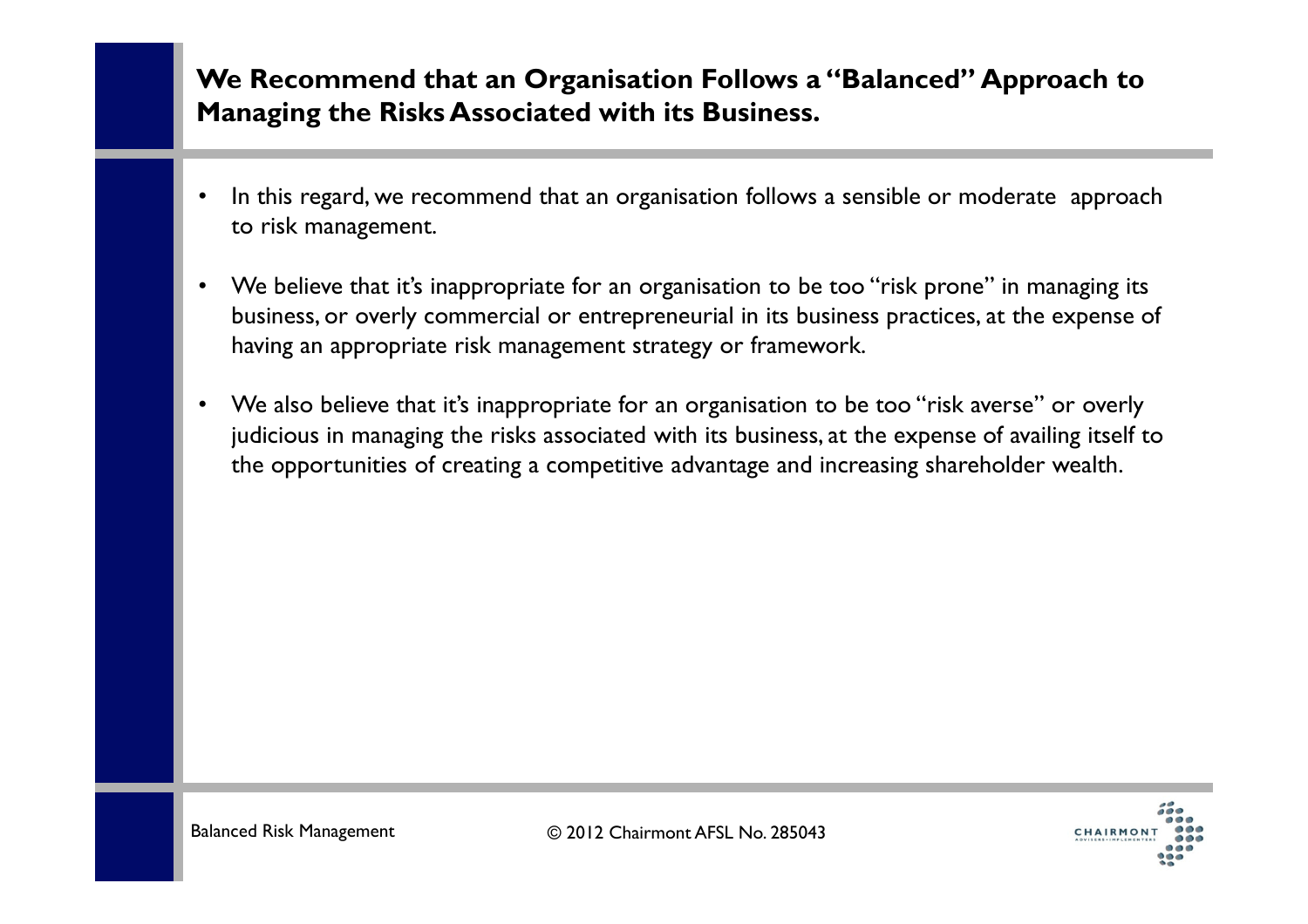#### **In Today's Global Business and Economic Environment, Competition is Increasingly Fierce Adding to the Pressure on Businesses to Perform.**



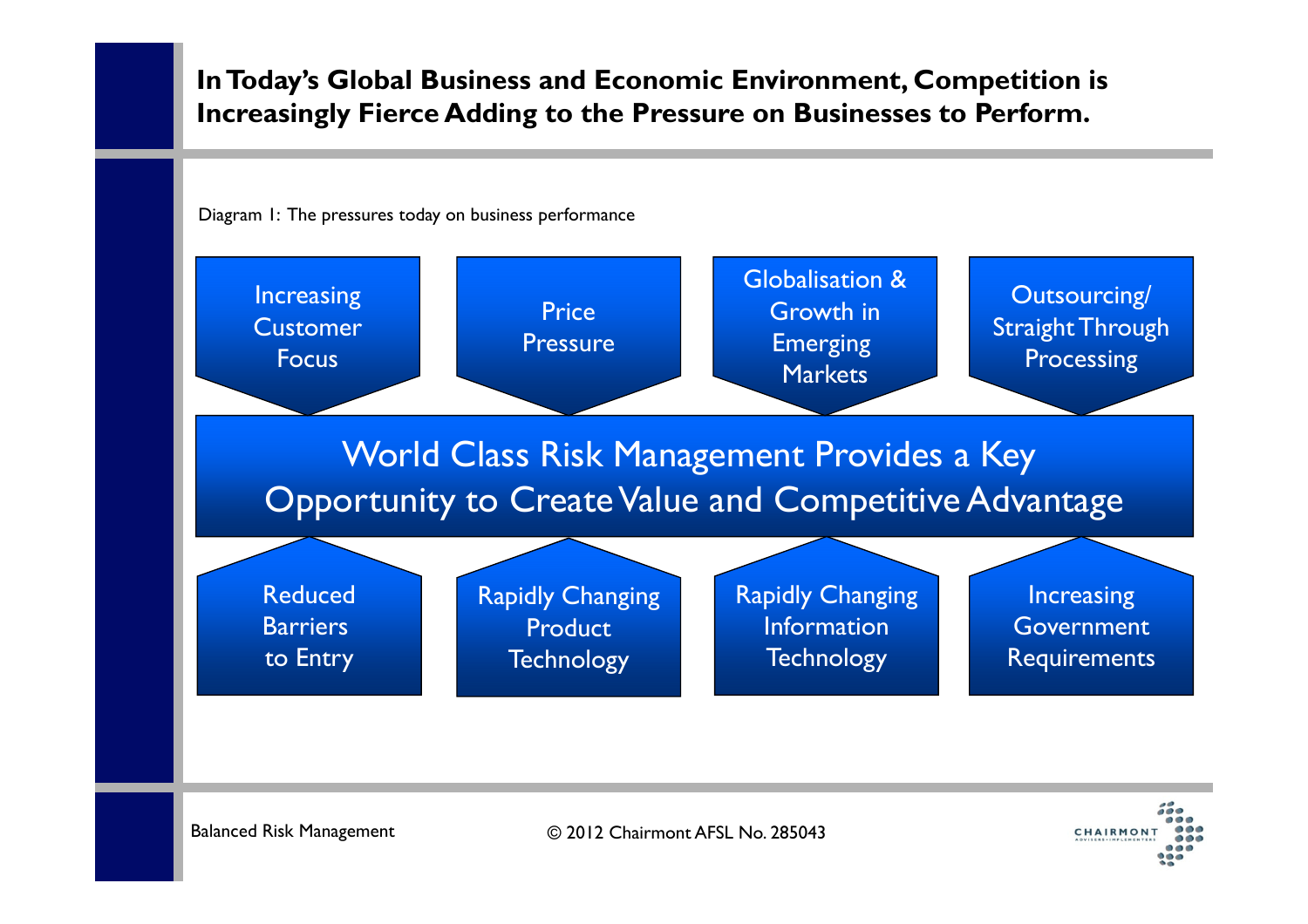#### **Generally, Organisations Manage the Risks Associated with their Businesses to Some Extent, or at One Level or Another.**

- • However, an organisation's risk management practices and procedures may not be developed and/or implemented fully, or to their optimum level.
- • Efficient and effective, or "best practice" risk management provides an organisation with asignificant opportunity to realise a number of major benefits including:
	- − satisfying the organisation's critical business objectives and achieving a competitive advantage;
	- − enhanced operational performance and productivity, and hence, profitability of the organisation;
	- − identifying opportunities to reduce the expenditure of the organisation and improve the profitability of the business;
	- increasing the likelihood of identifying and being able to take advantage of new business opportunities;
	- − increasing the likelihood of identifying new threats to the organisation and being able to manage the relevant threats to their timely resolution; and
	- − helping to ensure the organisation's compliance with the requirements of the law and relevant regulatory authorities.

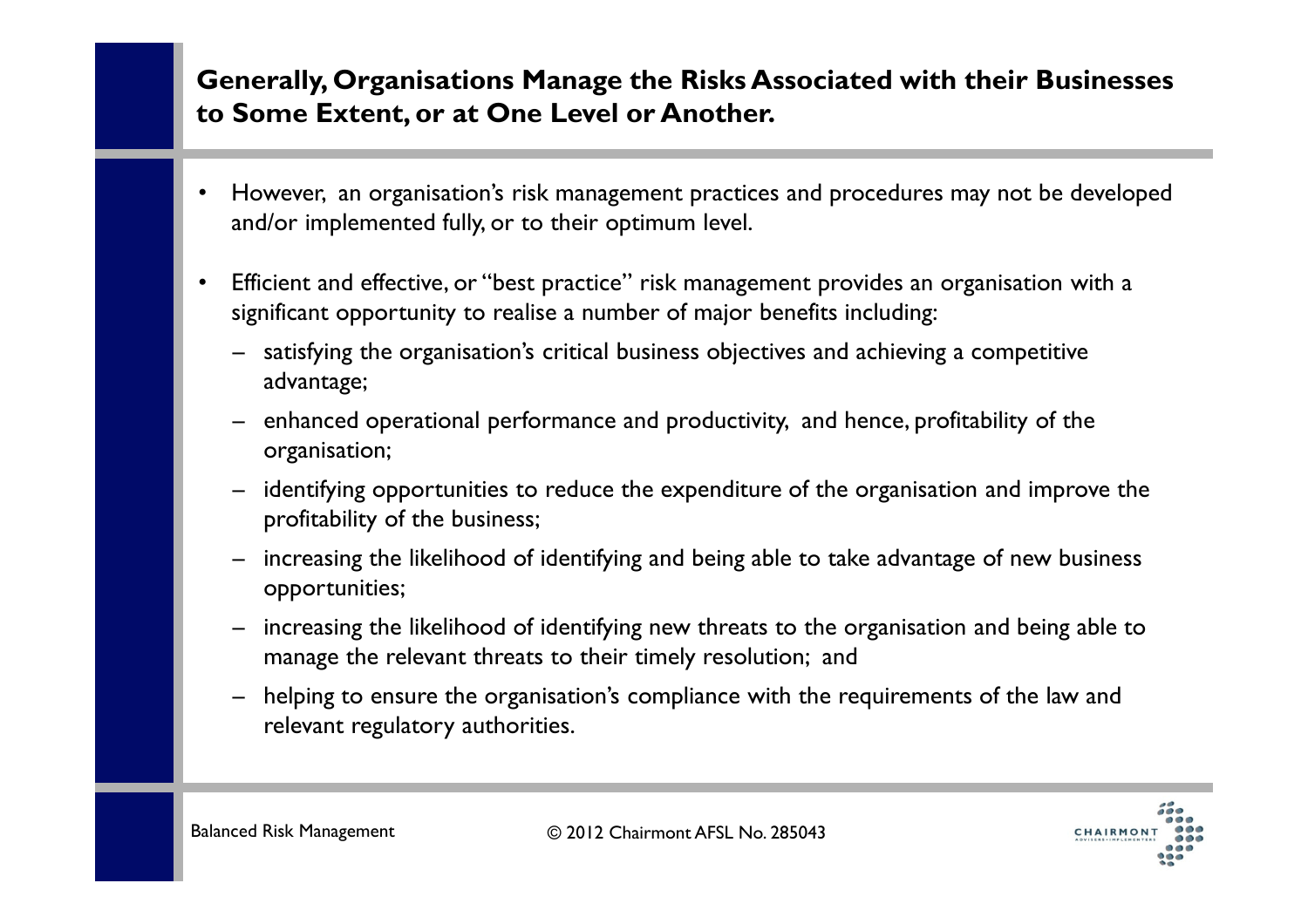## **Our Balanced Risk Management Methodology May be Integrated into a Client's Overall Strategy and Planning, Governance and Business Culture.**

Chairmont's comprehensive risk management approach may be applied to the whole of an organisaiton and its many business units or to specific business functions, business activities and corporate projects .

Diagram 2: Chairmont's approach to Balanced Risk Management



An organisation may follow Chairmont's Balanced Risk Management methodology in conductinga review of its current risk management practices and methods, and identify opportunitiesto develop and implement an enhanced risk management programme.

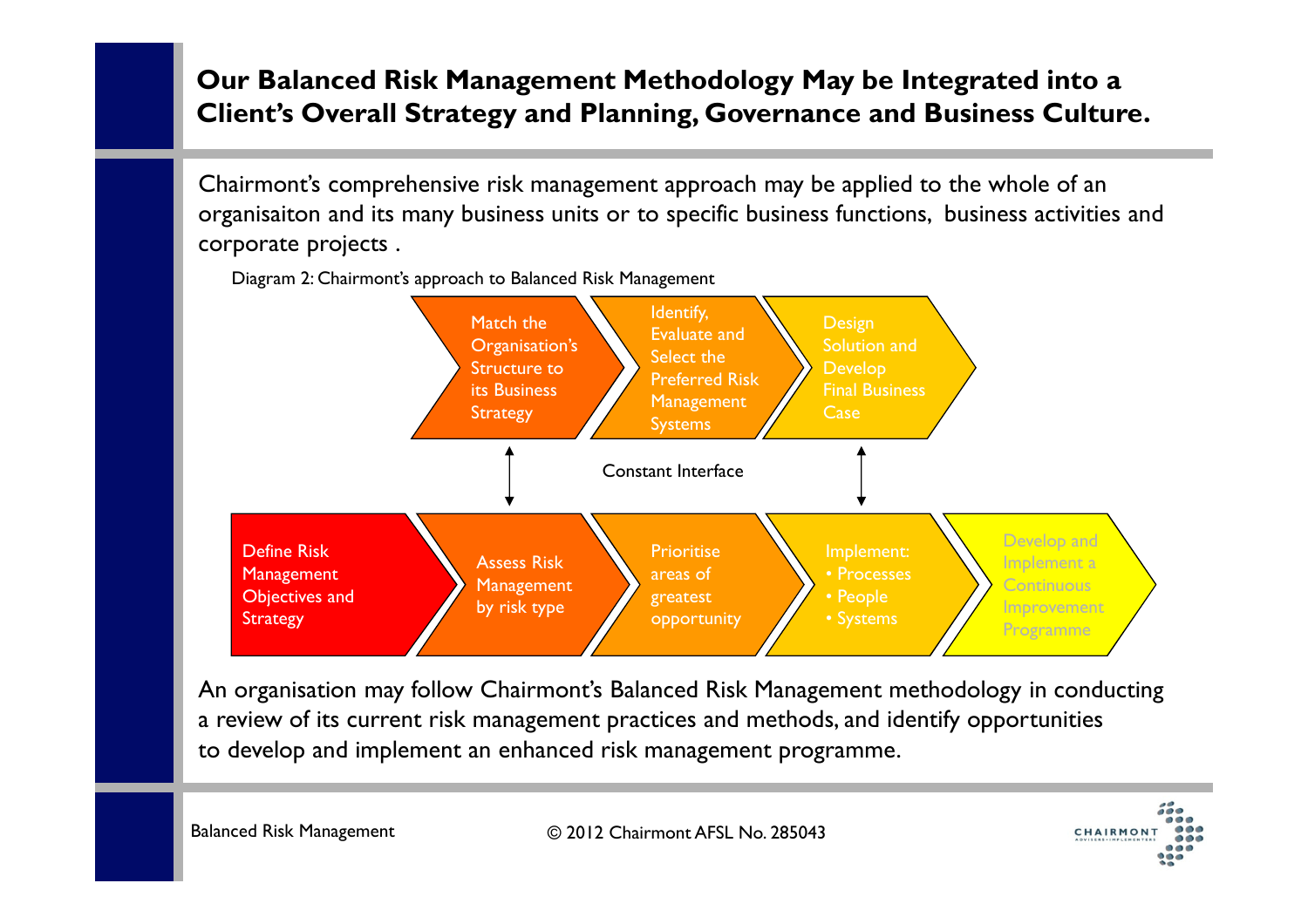## **A Critical Stage of Work in Our Approach to Risk Management is the Implementation of a Continuous Improvement Programme.**



Diagram 3: The continuous improvement cycle in a Balanced Risk Management approach

Ensuring the continued relevance of an organisation's risk strategy in a changing world is of fundamental importance.

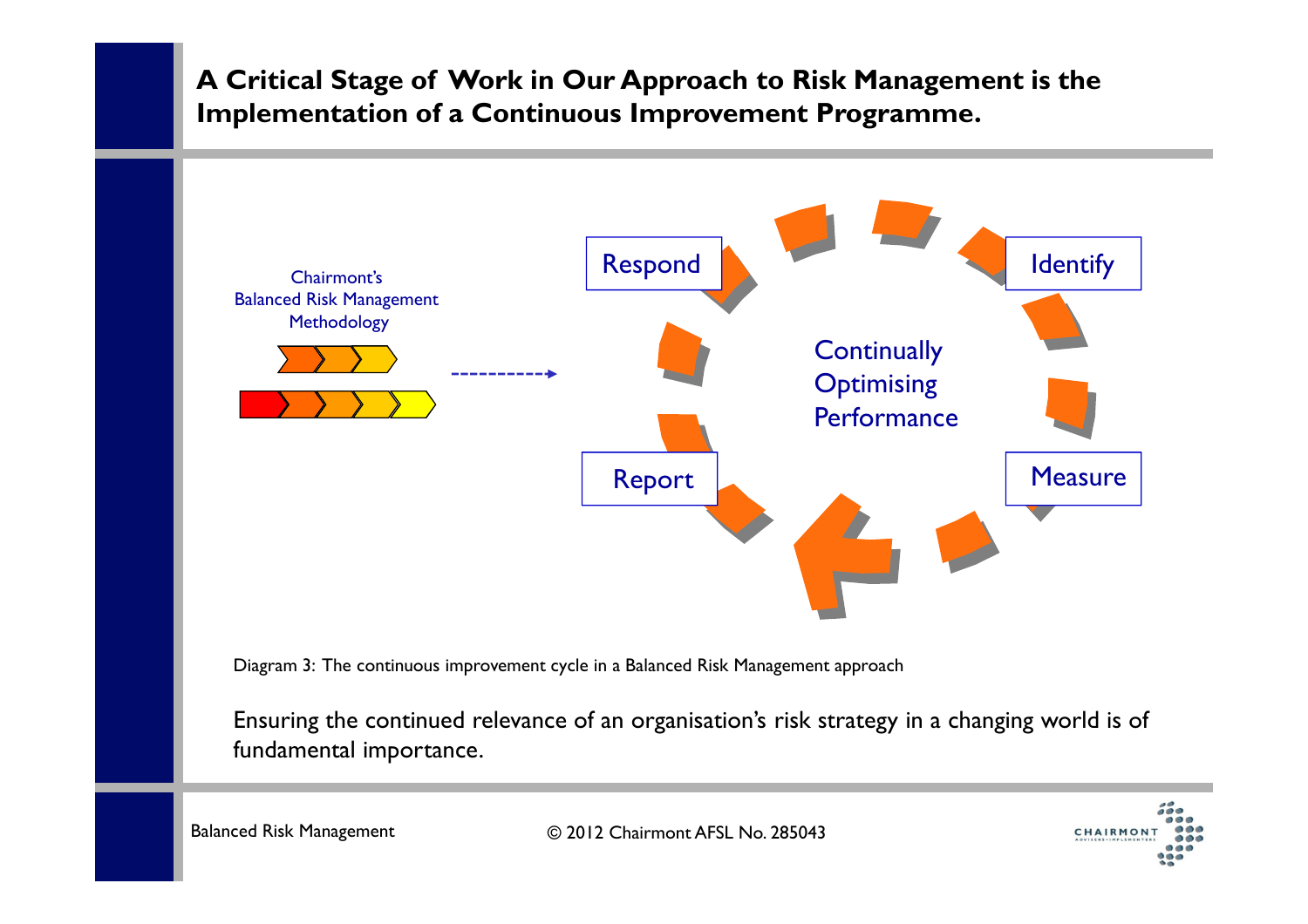# A Focus on Balanced Risk Management in the Banking and Finance Industry

Balanced Risk Management

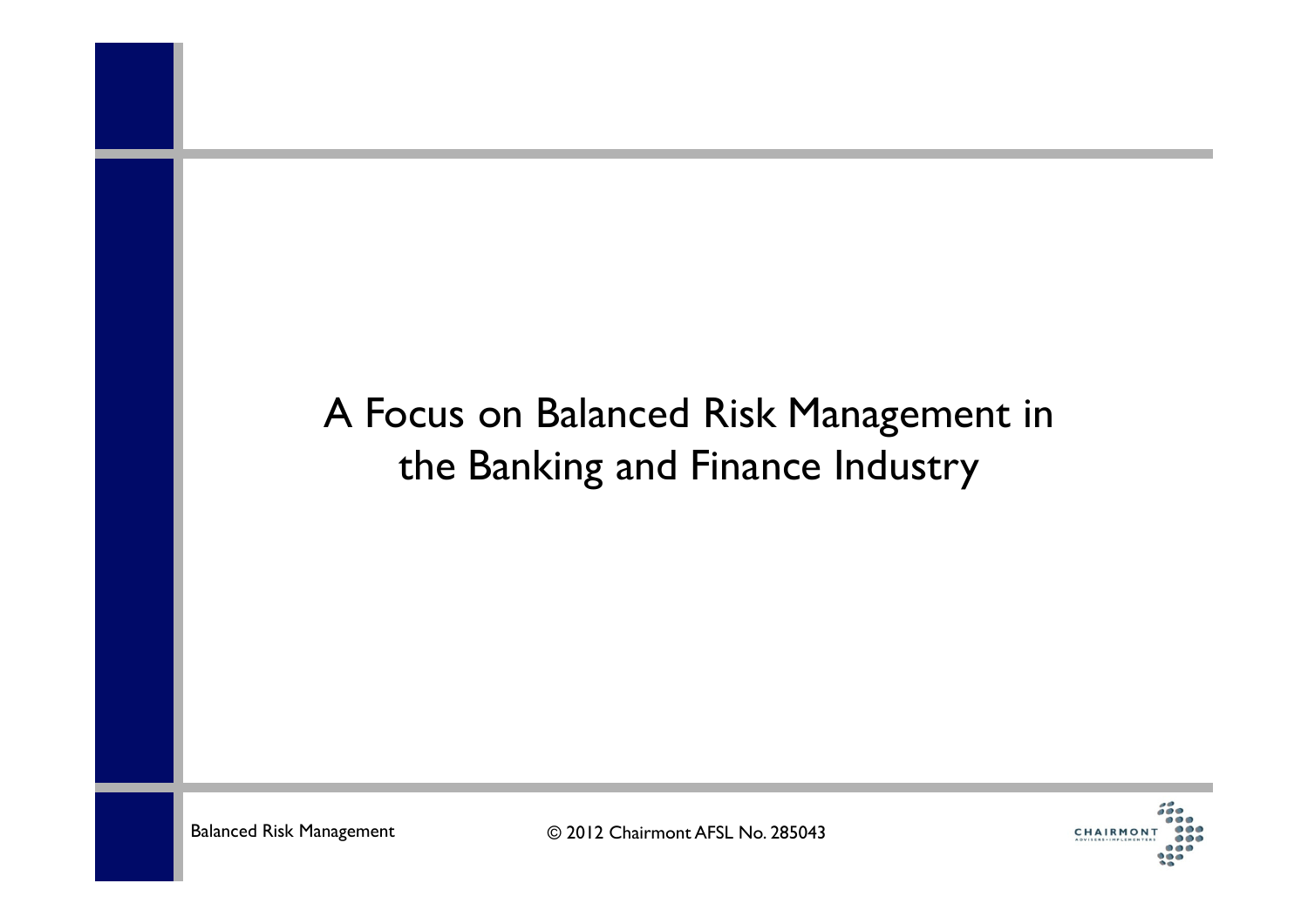## **Banks and Financial Institutions Are Required to Manage Different Types of Risks that Are Both Broad and Varied in their Nature.**

These critical areas of risk may move together or independently of each other. Further, new types of business risk emerge as a bank changes the way it conducts its business. As an example, when a bank outsources its "back office" operations including its business systems to an outsourced provider, a number of risks occur that were not previously relevant to the bank.

| Country     | <b>Settlement</b> | Credit      |
|-------------|-------------------|-------------|
| <b>Risk</b> | <b>Risk</b>       | <b>Risk</b> |
| Liquidity   | <b>Market</b>     | Operational |
| <b>Risk</b> | <b>Risk</b>       | <b>Risk</b> |

Diagram 4: Key areas of risk associated with a bank or financial institution

At Chairmont, we recommend a "top-down" approach to risk management to ensure that not only the broad areas of risk are identified and addressed, but also the detailed and specific types of risk are identified and managed to the benefit of the organisation.

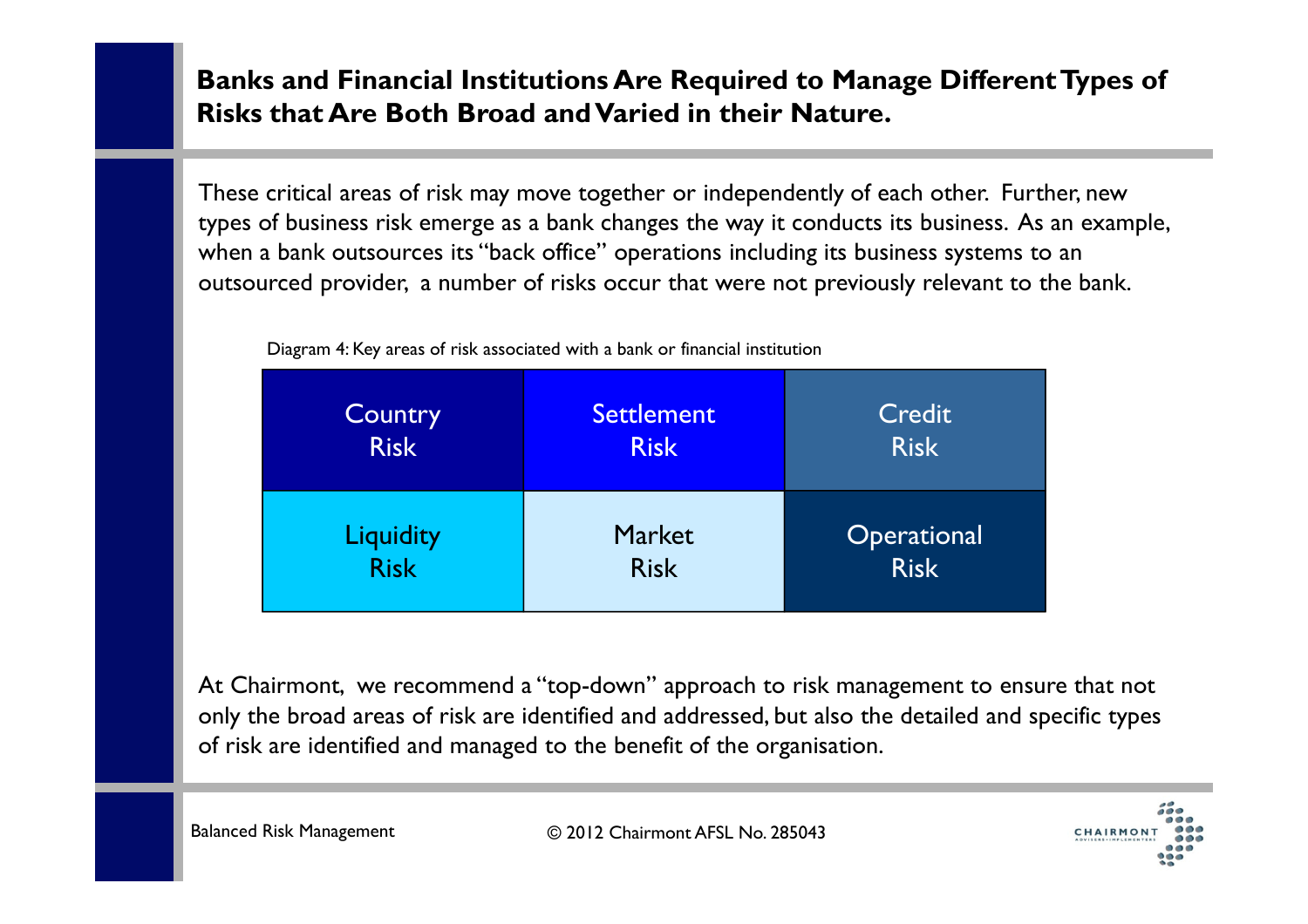#### **Banks and Financial Institutions Are Required to Manage Different Types of Risks that Are Both Broad and Varied in their Nature (continued).**



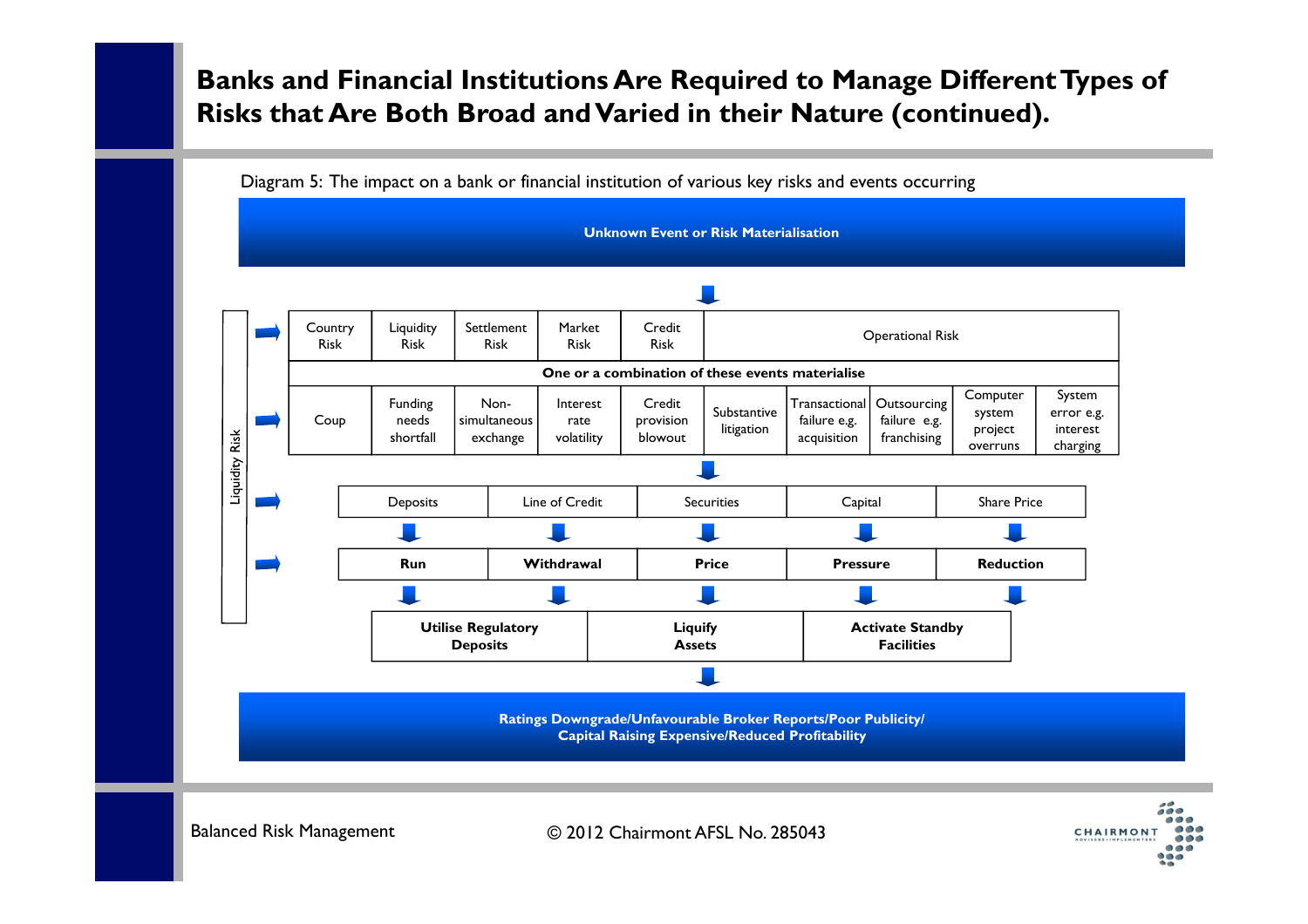**Banks and Financial Institutions Have a Need to Address the Strict Requirements of the Australian Prudential Regulation Authority (APRA) and the Bank for International Settlements (BIS).**

- • In developing a suitable risk management strategy, banks and a wide range of other financial institutions including credit unions, building societies, general insurance and reinsurance companies, life insurance and most members of the superannuation industry are required to address various Policy Statements issued by APRA regarding a number of key areas of risk associated with financial services organisations.
- • Relevant organisations are also required to implement the frameworks of Basel I, II and III as developed by the Basel Committee on Banking Supervision (BCBS). BCBS is a 17 member secretariat provided by BIS, an intergovernmental organisation of central banks that "…serves central banks in their pursuit of monetary and financial stability, to foster international cooperation in those areas and to act as a bank for central banks." (source: "About BIS", web page of BIS, 14 June 2012).
- • The Basel Accords are global regulatory standards on bank capital adequacy, stress testing and market liquidity risk. Further, the Basel Accords have been developed as "…a comprehensive set of reform measures to strengthen the regulation, supervision and risk management of the banking sector." (source: "Monetary & Financial Stability", web page of BIS, 14 June 2012).

Chairmont is highly experienced in addressing the requirements of APRA, Basel I, II and III and other legal compliance and regulatory requirements having conducted a number of engagements involving prudential authority reviews , enforceable undertakings and other relevant engagements.

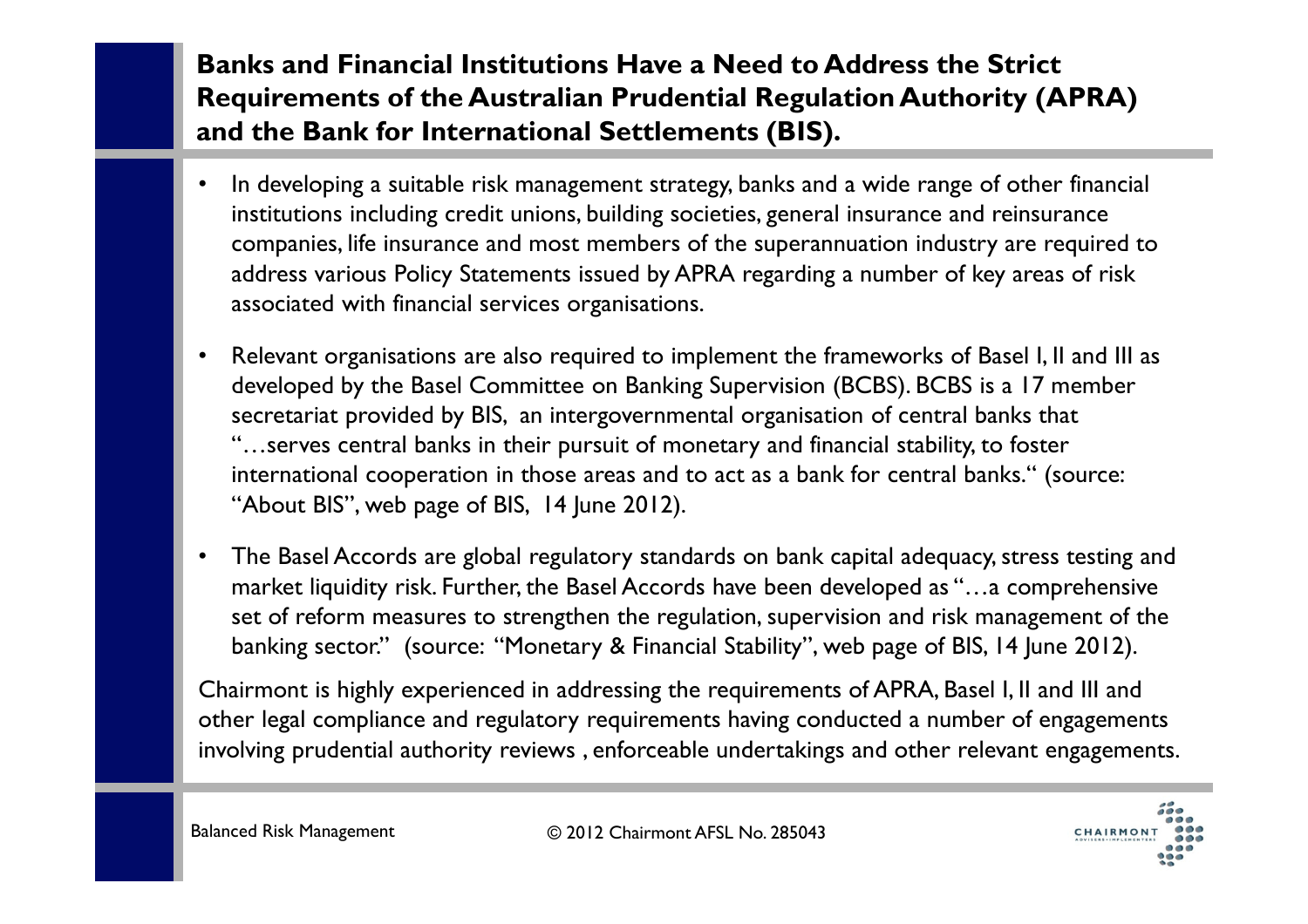#### **Chairmont's Approach to Risk Management Provides the Finance Industry with Significant Opportunities to Realise a Number of Major Benefits.**

- • In addition to the general business benefits of a implementing a balanced risk management strategy referred to earlier, banks and financial institutions may also benefit from our approach to risk management by:
	- − being able to make optimal use of their available funds and capital;
	- − being able to favourably influence share analysts' reports about the organisation;
	- − being able to favourably influence credit ratings issued for the organisation by the relevant credit rating agencies;
	- − allowing the organisation to negotiate the raising of additional capital at the most cost effective rates available in the market place; and
	- enhancing the reputation of the business amongst its customers, business partners and the public, overall.
- • An underdeveloped risk management strategy, or a risk management strategy that is not fully implemented and regularly reviewed and improved, may lead to a difference in a bank's ability to raise additional funds, the cost to the bank of raising additional funds and the bank's credit rating.

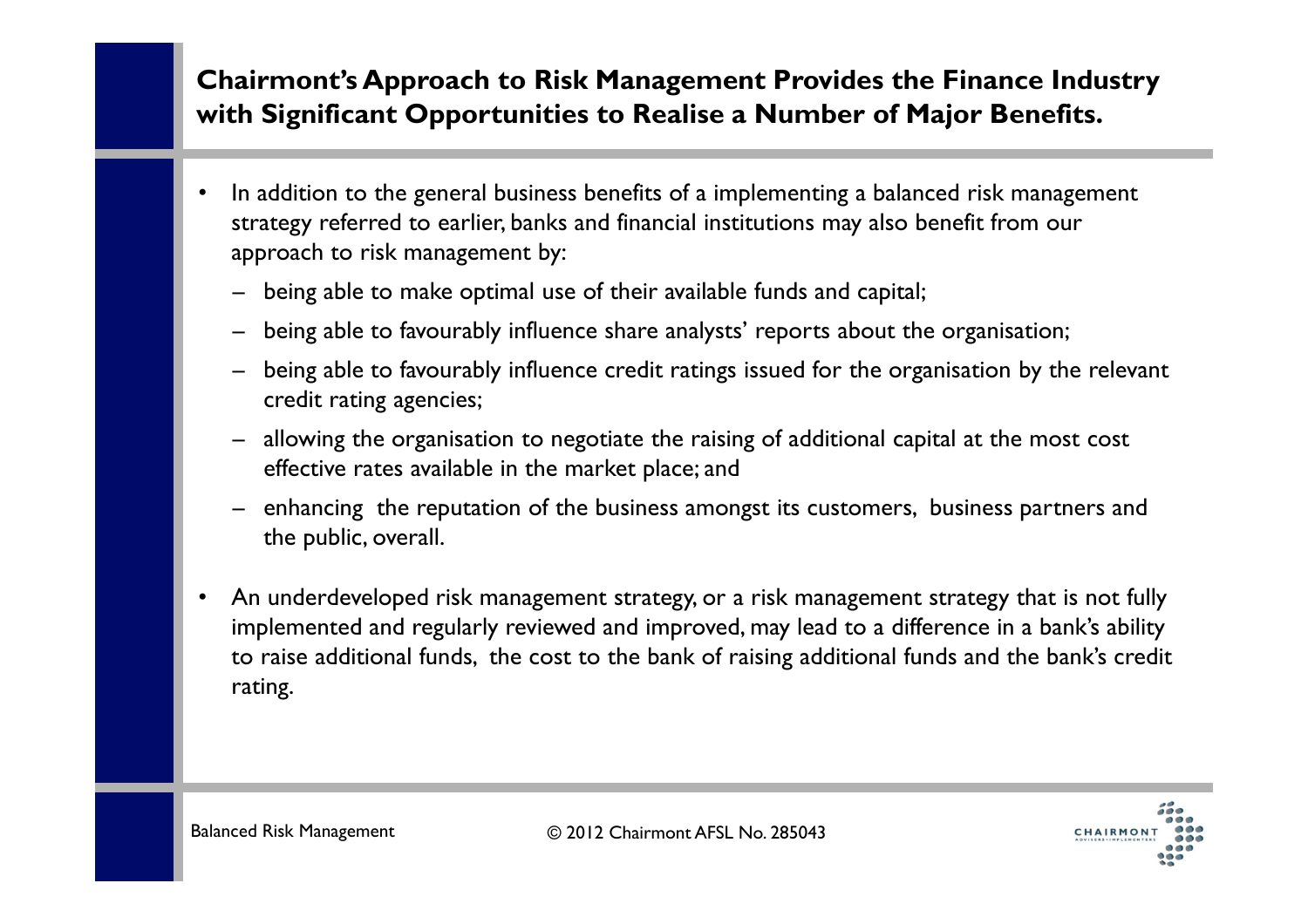# Other Chairmont Tools and Techniques Relevant to Achieving Balanced Risk Management

Balanced Risk Management

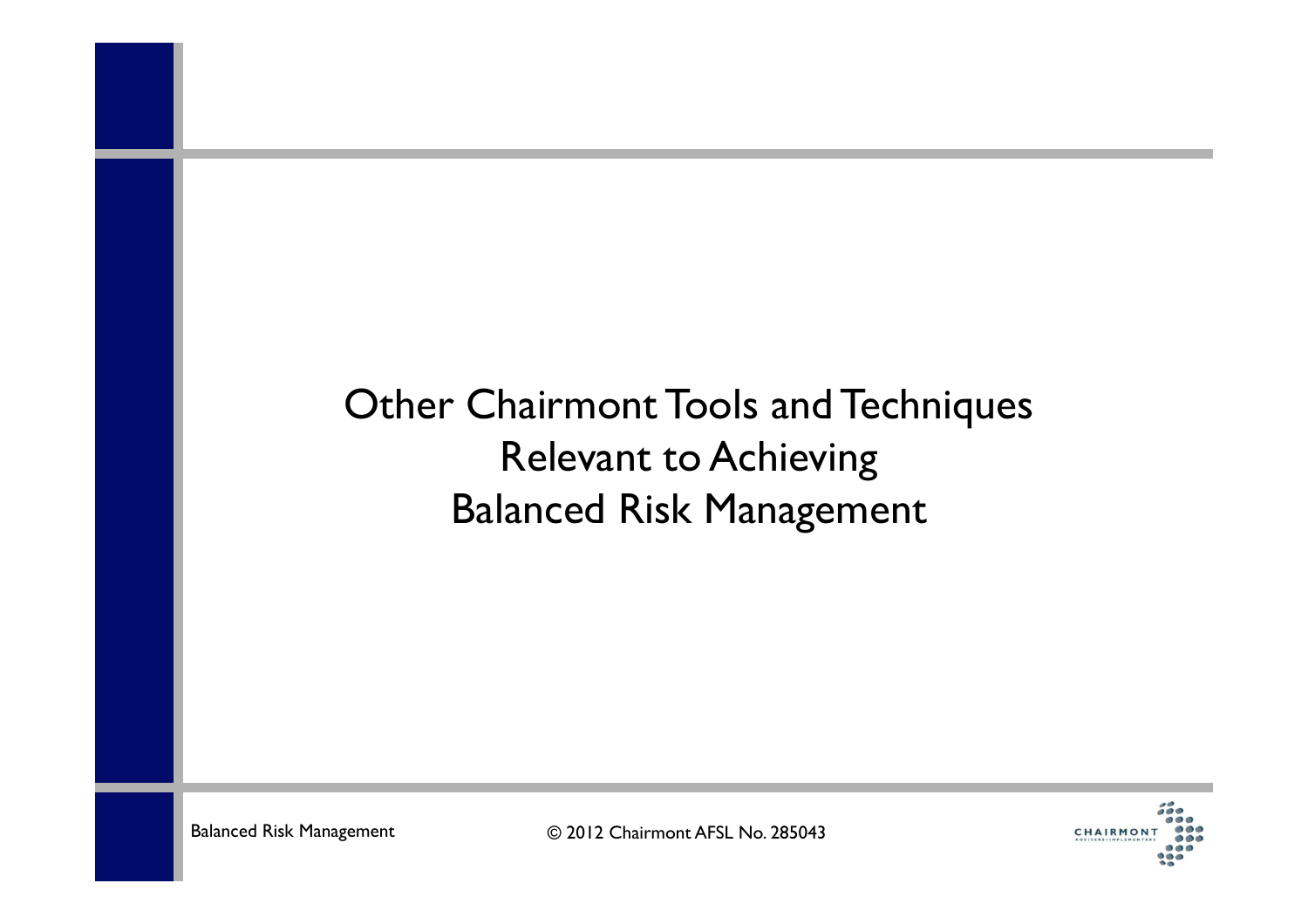**Chairmont Uses a Number of Other Methodologies, and Diagnostic Tools and Techniques that Are Associated with our Balanced Risk Management Methodology.**

#### **Planning Diagnostic**

 $\bullet$  We have identified that an organisation's financial planning and reporting framework can become suboptimal and ineffective as certain risks undermine the planning process leading to incorrect risk/return scenarios being considered. This can result in poorly informed decision making that produce value reducing outcomes and place future shareholder value at risk.

Our in-house developed budgeting, planning and reporting ("Planning") diagnostic provides an organisation with a focused "health check" on the performance of their existing planning and reporting framework.

Our Planning diagnostic addresses the effectiveness of three key planning drivers, namely governance, people and culture, and process and structure. The "state of health" of an organisation's budget and planning framework is determined against these three drivers by testing it for 16 distinct and separate risk types. Rectification is enabled through a detailed scope and implementation plan that returns an organisation's planning framework to its appropriate health, or optimal effectiveness level commensurate with its stakeholder/shareholder value objectives.

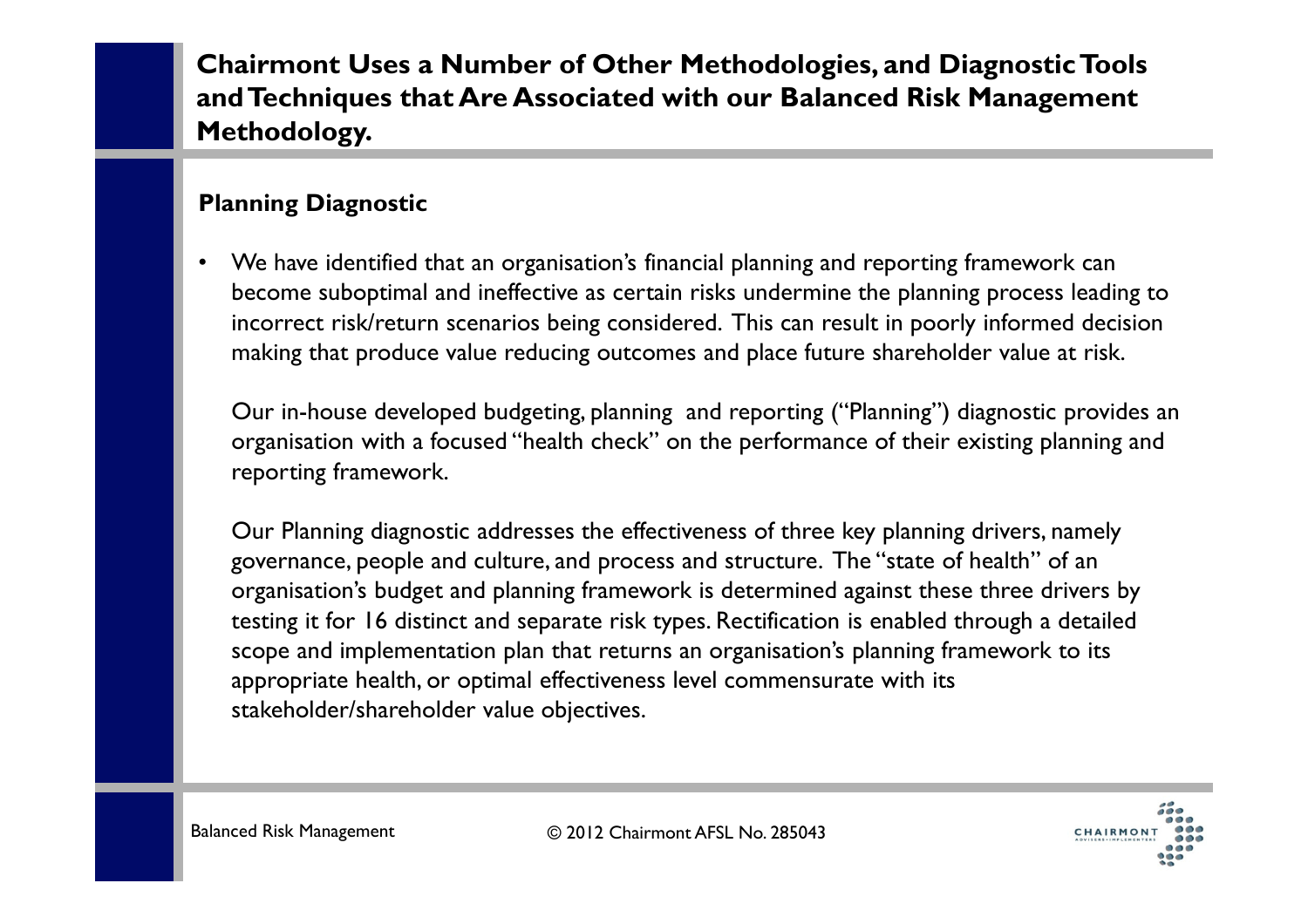**We have Developed a Number of Other Methodologies, and Diagnostic Tools and Techniques that Are Associated with our Balanced Risk Management Methodology (continued).**

#### **Transtheoretical Modeling**

 $\bullet$  The Transtheoretical Model ("TTM") of behavioural change suggests that a person's 'readiness to change' can explain when and why people change. Behavioural frameworks provide a way of understanding why people might engage in behaviour A rather than behaviour B, and enable psychologists to predict how people will behave under different conditions in different environments.

Chairmont applied a TTM approach during an engagement with a financial services client that required a better understanding of the "drivers" of its customers' behaviours regarding a particular savings product .

To ensure the success of the product, our client sought to manage the risks associated with future enhancements to the design, development, distribution and marketing of the product.

#### **Structural Path Equation Modeling ("SPEM")**

• The widely used applications of structural equation modeling analysis typically focus on observing the simple one-to-one relationships between "independent" and "dependent" variables in order to understand cause and effect transmission dynamics.

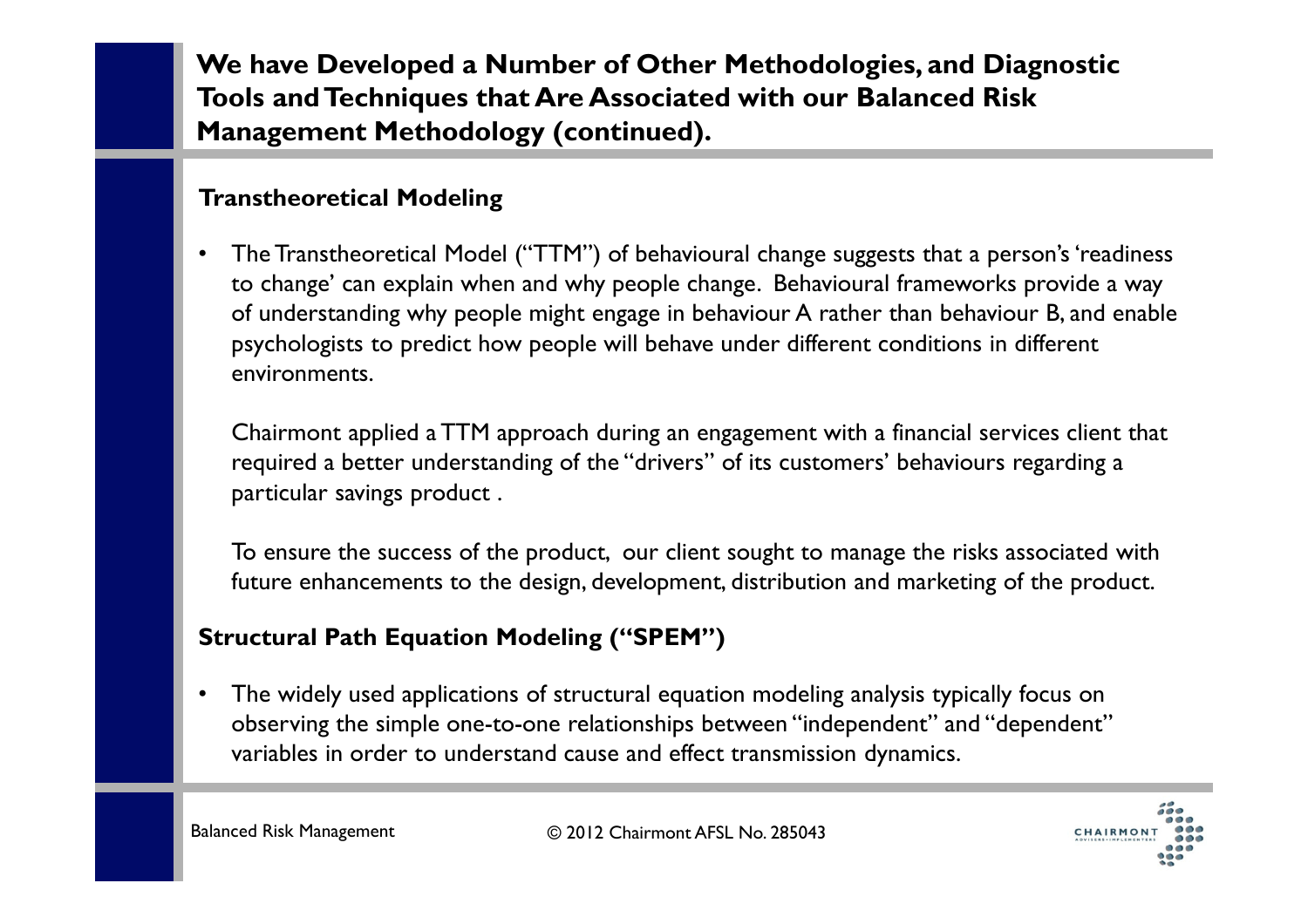**We have Developed a Number of Other Methodologies, and Diagnostic Tools and Techniques that Are Associated with our Balanced Risk Management Methodology (continued).**

Chairmont's SPEM diagnostic is based on an enhanced modeling approach which introduces a third variable type referred to as "mediating", which provides an association between dependent and independent variables.

Chairmont's use of its SPEM diagnostic overcomes the rudimentary weaknesses of traditional methods of risk management.

SPEM may be applied to the finance industry in conducing an analysis of the relationship between interest rate increases and home loan arrears.